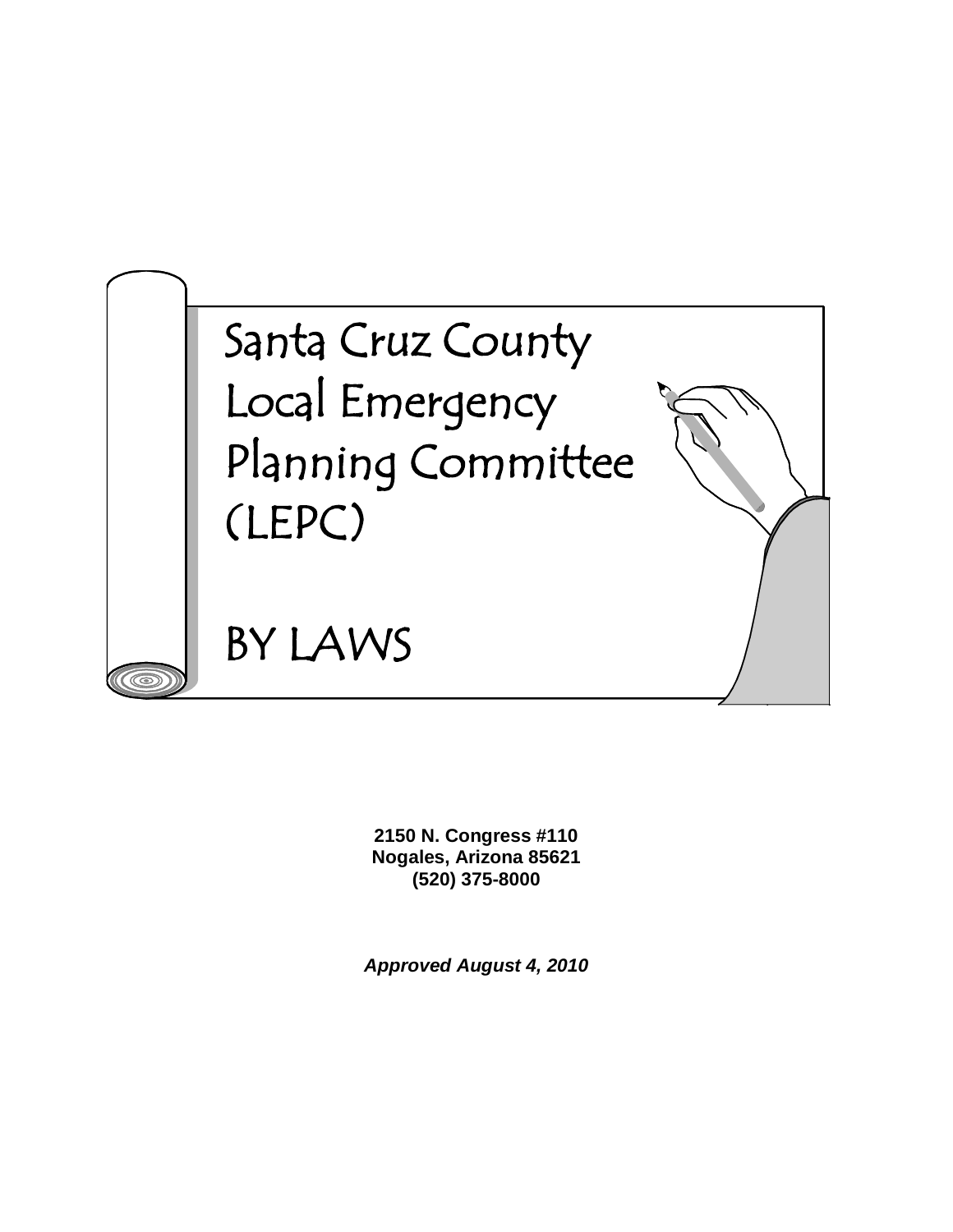#### **COUNTY OF SANTA CRUZ LOCAL EMERGENCY PLANNING COMMITTEE**

2150 N. Congress Drive #110 Nogales, Arizona 85621  $(520)$  375-8000

#### **BY LAWS**

#### **TABLE OF CONTENTS**

|      | Page            |
|------|-----------------|
|      |                 |
| 1.01 |                 |
|      |                 |
|      |                 |
| 2.01 |                 |
| 2.02 | <b>District</b> |
| 2.03 |                 |
|      |                 |
| 3.01 |                 |
|      |                 |
| 4.01 |                 |
| 4.02 |                 |
| 4.03 |                 |
|      |                 |
|      |                 |
| 5.01 |                 |
| 5.02 |                 |
| 5.03 |                 |
| 5.04 |                 |
| 5.05 |                 |
|      |                 |
| 6.01 |                 |
| 6.02 |                 |
| 6.03 |                 |
| 6.04 |                 |
| 6.05 |                 |
|      |                 |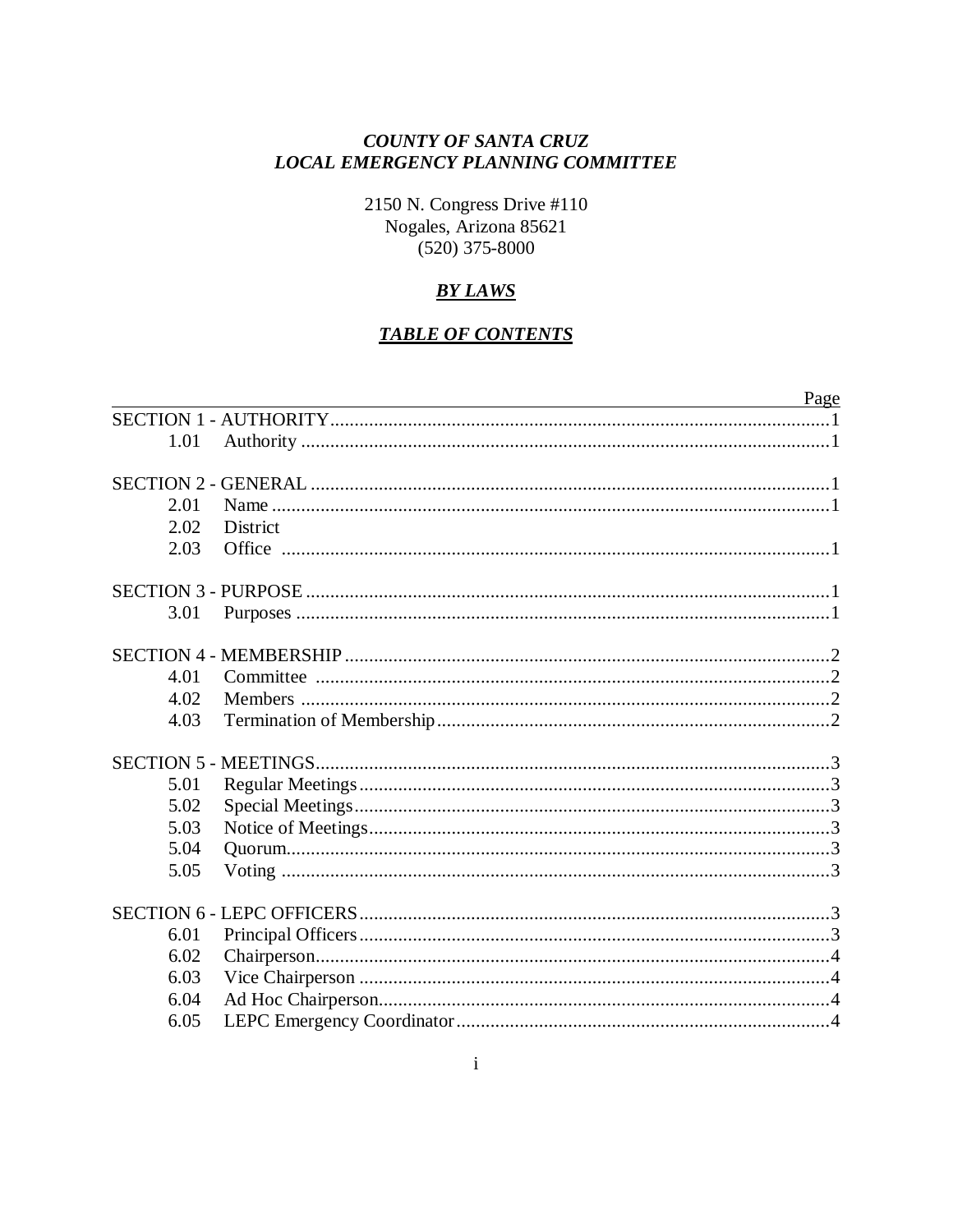| 7.01<br>7.02<br>7.03<br>7.04<br>7.05<br>7.06<br>7.07<br>7.08<br>7.09<br>8.01<br>9.01<br>9.02<br>9.03 |  |  |
|------------------------------------------------------------------------------------------------------|--|--|
|                                                                                                      |  |  |
|                                                                                                      |  |  |
|                                                                                                      |  |  |
|                                                                                                      |  |  |
|                                                                                                      |  |  |
|                                                                                                      |  |  |
|                                                                                                      |  |  |
|                                                                                                      |  |  |
|                                                                                                      |  |  |
|                                                                                                      |  |  |
|                                                                                                      |  |  |
|                                                                                                      |  |  |
|                                                                                                      |  |  |
|                                                                                                      |  |  |
|                                                                                                      |  |  |
|                                                                                                      |  |  |
|                                                                                                      |  |  |
|                                                                                                      |  |  |
|                                                                                                      |  |  |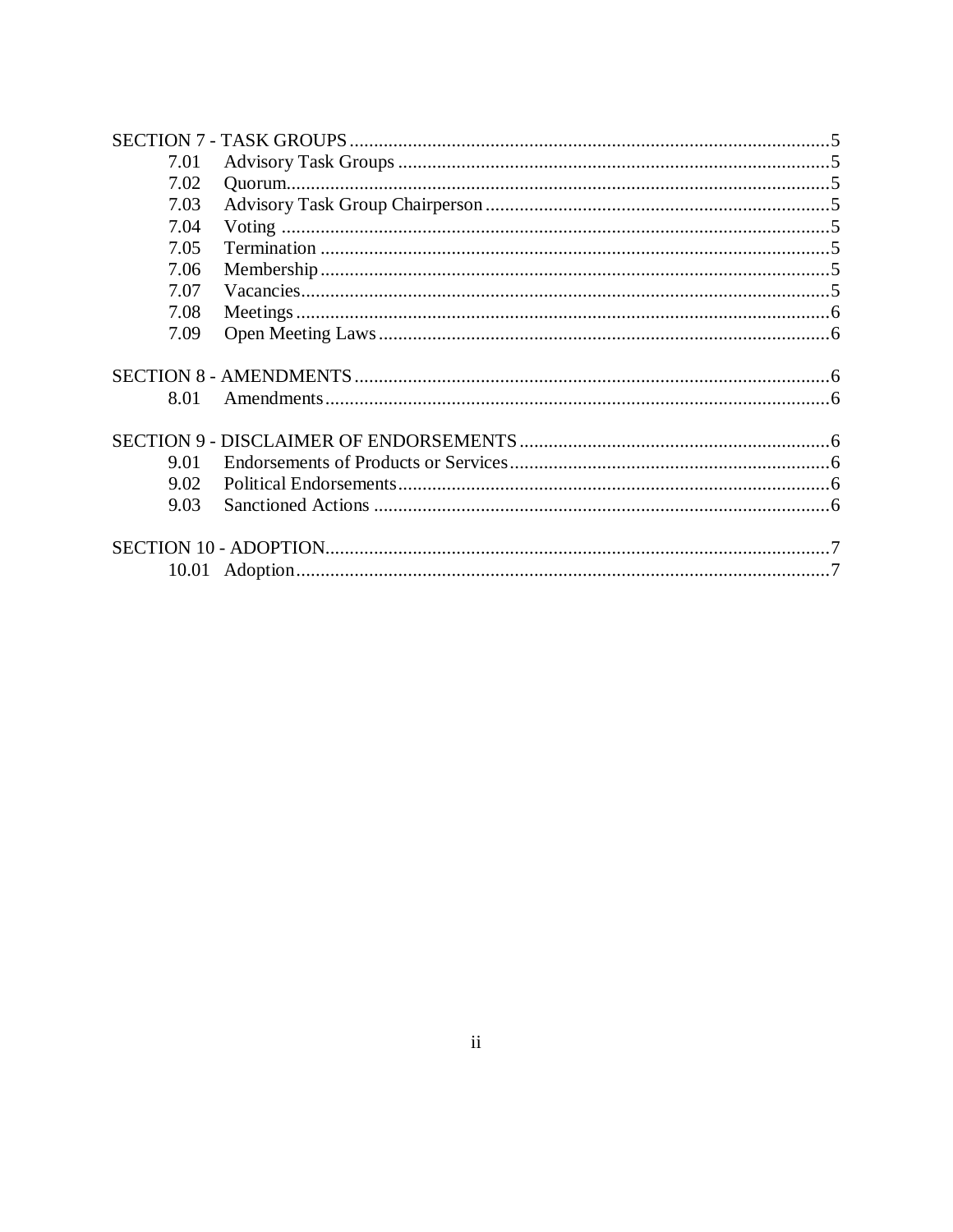## *Santa Cruz County LEPC By Laws*

## **SECTION 1 AUTHORITY**

**1.01 AUTHORITY**: These By Laws have been adopted pursuant to the requirement cited in Section 301, Title III, Superfund Amendments and Reauthorization Act of 1986 (SARA Title III) also called the Emergency Planning and Community Right-To-Know Act of 1986 (EPCRA).

#### **SECTION 2 GENERAL**

**2.01 NAME**: This Committee shall be known as the Santa Cruz County Local Emergency Planning Committee hereafter called the LEPC or Committee.

**2.02 DISTRICT**: The State of Arizona Emergency Response Commission (AERC) has designated each County within the State as a "planning district" effective July 17, 1987.

**2.03 OFFICE**: The principal office of the Committee shall be as designated by the LEPC Chair and documented with the Secretary to the Santa Cruz County Board of Supervisors.

#### **SECTION 3 PURPOSE**

**3.01 PURPOSE**: The purposes of this Committee shall be:

a. To implement PL 99-499 and Title 26 Chapter Two, Article Three of the Arizona Revised Statutes. As set forth in EPCRA, the LEPC shall develop, implement, review and update, in coordination with the Santa Cruz Office of Emergency Management, the annex to the Santa Cruz County Emergency Operations Plan (EOP) that addresses hazardous materials. The EOP annex must address requirements of PL 99-499, to include:

1. Identification of chemical facilities subject to emergency response planning.

- 2. Emergency response procedures.
- 3. Notification and evacuation.
- 4. Emergency response coordinators.
- 5. Schedule of exercises and training.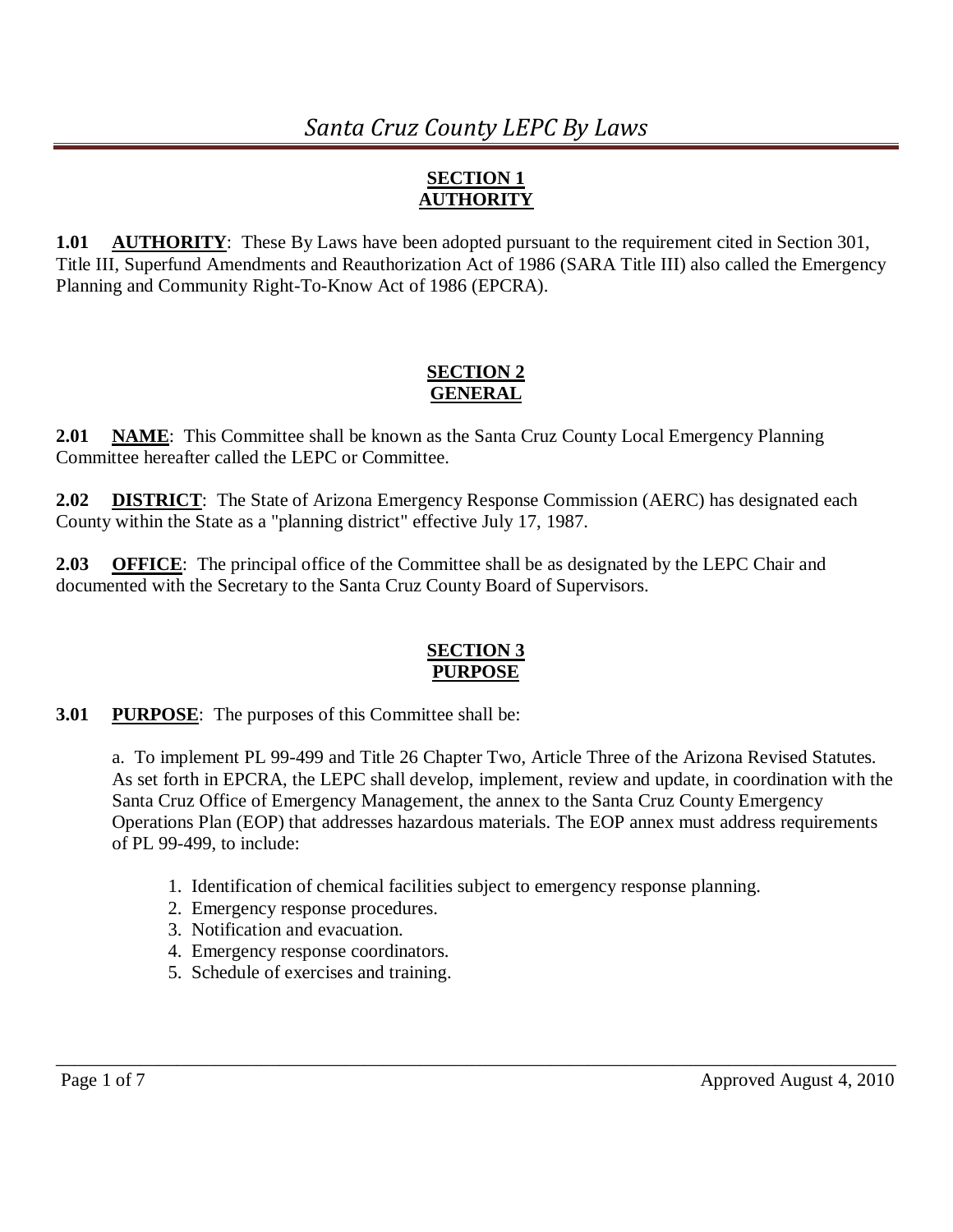b. To establish provisions for:

- 1. Public notification of Committee activities;
- 2. Public meetings to discuss the emergency plan;
- 3. Receiving and responding to public comments;
- 4. Disseminating the emergency plan;
- 5. Updating the plan as mandated;
- 6. Encouraging hazardous materials training.

c. To develop procedures for receiving and processing public requests for information under Sections 312 and 324, Title III of EPCRA.

#### **SECTION 4 MEMBERSHIP**

**4.01 COMMITTEE**: The Committee should include, at a minimum, representation from each of the groups or organizations cited in Section 301, Title III of EPCRA, and ARS 26-344. These include:

- 1. Elected state and local officials
- 2. Law enforcement, civil defense, fire fighting, first aid, health, local environmental, hospital, and transportation personnel.
- 3. Broadcast and print media
- 4. Community groups, to include non-profit and volunteer agencies
- 5. Owners and operators of facilities subject to the requirements of EPCRA and ARS 26-344

**4.02 MEMBERS:** Members of the Committee shall be nominated by a majority of the Committee and nominees will be recommended to AZSERC for final approval as members.

Attendance by an alternate, or proxy, will be considered acceptable attendance by a Committee member.

**4.03 TERMINATION OF MEMBERSHIP:** Committee membership may be voluntarily terminated by written resignation, and involuntarily terminated for the following reasons. Termination will be forward to AZSERC for approval:

a. Action(s) deemed detrimental to the mission of the Committee;

b. Unacceptable record of attendance at Committee meetings. Written notification of an unsatisfactory attendance record must be mailed to the Committee member, and an opportunity afforded to improve attendance, before termination.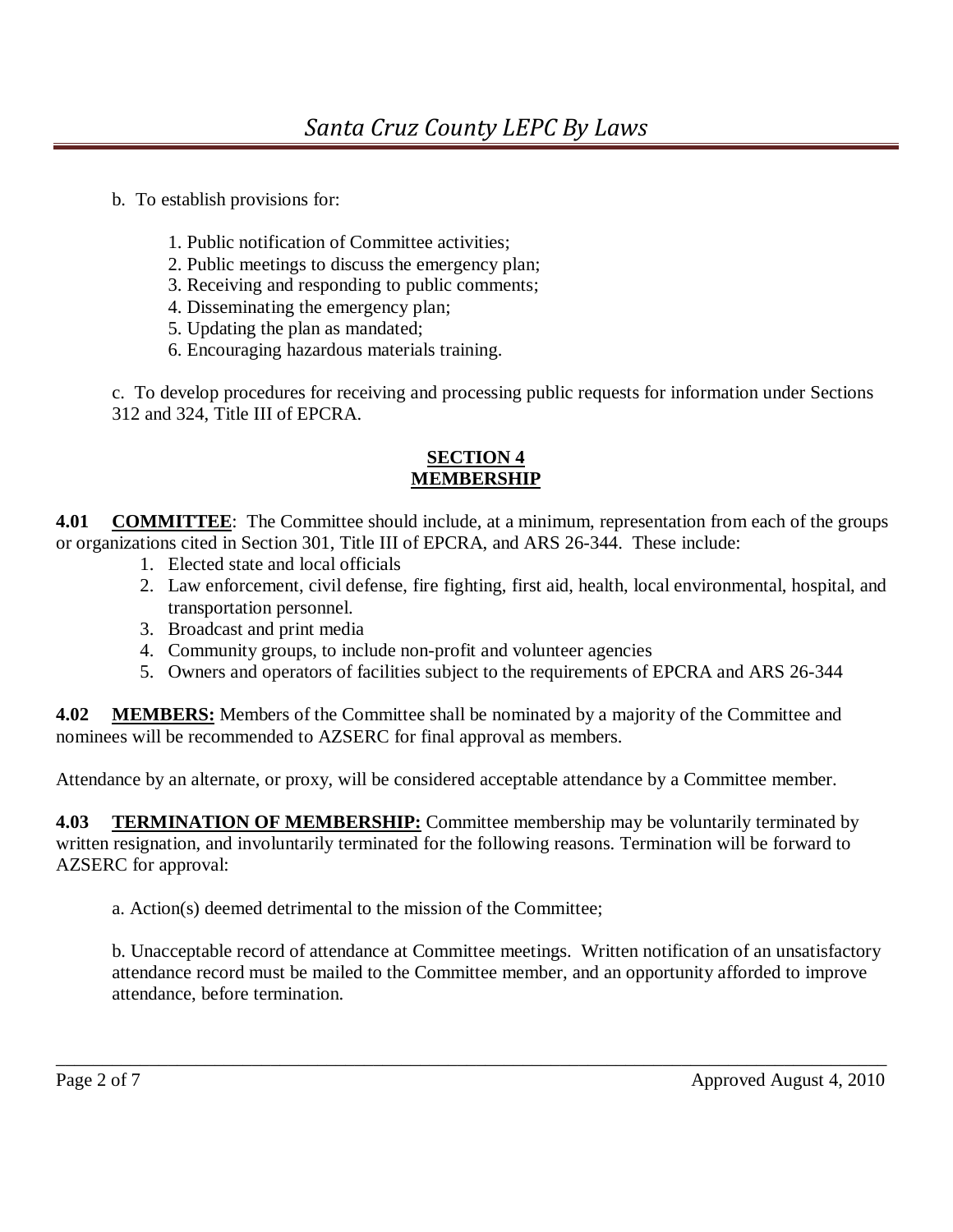#### **SECTION 5 MEETINGS**

**5.01 REGULAR MEETINGS**: Regular Committee meetings shall be held, at a minimum, semi-annually (September and March of each year) at a time and place designated by the Chairperson for the purpose of determining progress in accomplishment of Committee purpose (Section 3.01 above).

**5.02 SPECIAL MEETINGS:** Special Meetings may be held at the call of the Chairperson and at a time and place designated by the Chairperson. Any properly noticed matter within the jurisdiction of the Committee may be considered and voted upon at such Special Meeting.

**5.03 NOTICE OF MEETINGS:** Notice of any meeting of the Committee, and/or Subcommittees thereof, shall be posted in accordance with the State of Arizona open meeting law. Such notice shall outline the matters to be considered at such meeting, including specific issues. Notice of all meetings of the Committee shall be given to each member via mail or telephone.

**5.04 QUORUM**: At any meeting of the Committee, five members shall be considered as a quorum for the approval of Committee business.

**5.05 VOTING:** At every meeting of the Committee, each member present or properly represented shall be entitled to one vote. Decisions on any question at a meeting of the Committee shall be by a majority vote of members. Votes may be cast by appointed Committee members, by their designated alternate or by their proxy properly credentialed for that meeting.

Each member may appoint a permanent alternate by filing with the Chairperson a written, dated and signed designation naming the person they wish to be certified as their alternate. If a member and that member alternate are both unable to attend and participate at a meeting, that member may be represented by a proxy. A proxy may be properly credentialed by filing with the Chairperson prior to the meeting, in which the proxy is intended to replace a member, a written and dated request signed by that member.

#### **SECTION 6 LEPC OFFICERS**

**6.01 PRINCIPAL OFFICERS**: Principal Officers shall be the Chairperson and Vice Chairperson, or any others as deemed necessary by the Committee. Officers shall be appointed by the Committee and serve for two years. Officers are eligible for reappointment. Elections will be conducted in January of even dated years and will be effective immediately.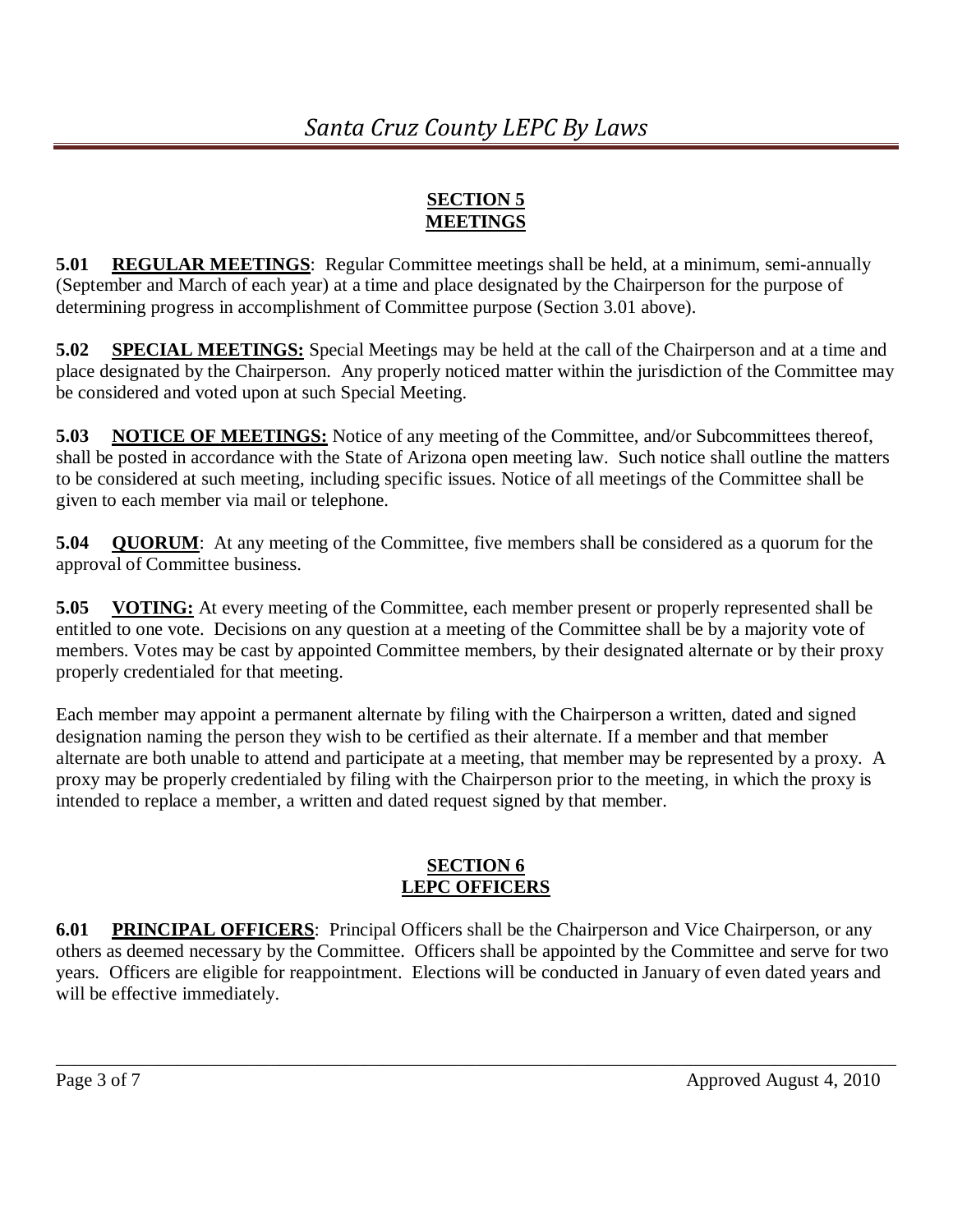**6.02 CHAIRPERSON:** The Chairperson shall preside over all meetings of the Committee. The Chairperson shall have general charge and supervision of the affairs of the Committee and shall perform such other duties which may from time to time be assigned by the Committee.

**6.03 VICE CHAIRPERSON**: At the request of the Chairperson, or in the event of his absence or disability, the Vice Chairperson shall act as Chairperson and shall perform any and all duties of the Chairperson. The Vice Chairperson shall have such other powers and perform such duties as the Chairperson may assign from time to time.

**6.04 AD HOC CHAIRPERSON:** In the event that both the Chairperson and the Vice Chairperson are unable to attend a scheduled meeting, an Ad Hoc Chairperson may be elected by a majority vote of the qualified voters present if duly noticed on the agenda for that meeting. The alternate or proxy of the Chairperson or Vice Chairperson shall not automatically preside at any meeting; however, if both the Chairperson and the Vice Chairperson are absent, such an alternate or proxy may preside if duly elected as Ad Hoc Chairperson by the process set out immediately above.

**6.05** LEPC EMERGENCY COORDINATOR: The LEPC shall appoint from among the members an LEPC Coordinator who shall:

a. Provide necessary administrative support to the Committee, including attending and keeping the minutes of all meetings of the Committee.

b. Coordinate the preparation of emergency plans.

c. Assist with the mailing of meeting and official notifications as directed by the Chairperson.

d. Be responsible for the gathering of and dissemination of information to the public as specified in paragraph 3.01 of these By Laws.

e. Other such duties as may be directed by the Chairperson.

## **6.06 COUNTY OFFICE OF EMERGENCY MANAGEMENT- ADMINISTRATIVE SUPPORT:** The

Santa Cruz County of Emergency Management shall provide administrative support to the LEPC pursuant to ARS Title 26, Chapter Two, Article Three.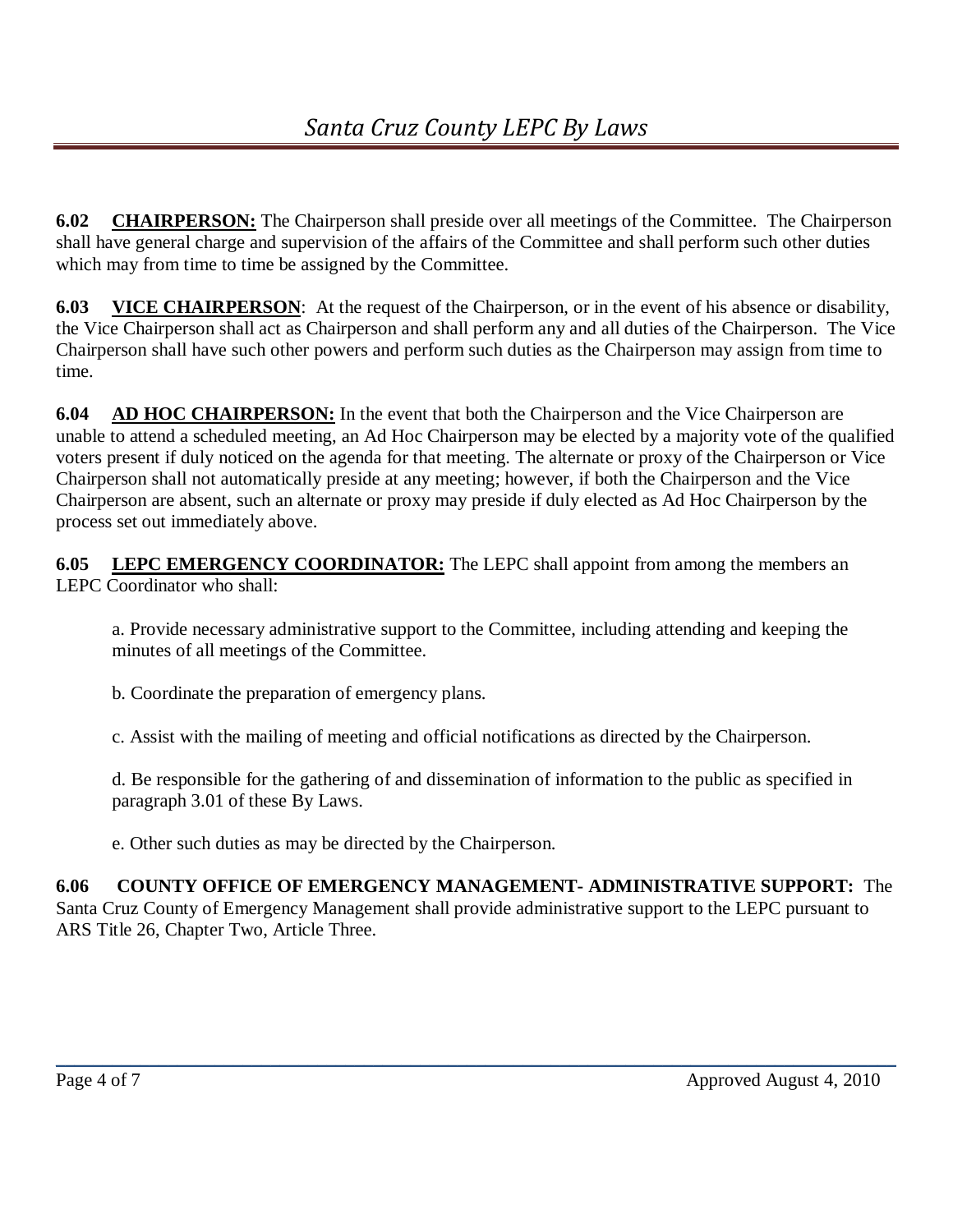#### **SECTION 7 TASK GROUPS**

**7.01 ADVISORY TASK GROUPS**: The Chairperson, with the approval of the Committee, may appoint such advisory and administrative advisory task groups as he deems necessary and shall determine their duties and functions consistent with the provisions of Title III of EPCRA.

**7.02 QUORUM:** A simple majority of the Subcommittee members shall constitute a quorum, but a lesser number (not less than two) may hold a meeting.

**7.03 ADVISORY TASK GROUP CHAIRPERSON:** The Advisory Task Force Group Chairperson shall be recommended by the task group members and appointed by the LEPC Chairperson. The business and affairs of the task group shall be managed and controlled by the task group Chairperson.

**7.04 VOTING:** Except as otherwise specifically prescribed in these By Laws, all decisions made at any meeting of a task group, or other group established pursuant to Section 7.01, shall be by majority vote of those present, qualified to vote and voting, in accordance with Section 5.05 and this Section. Each member, designated alternate, or properly credentialed proxy shall have one vote.

Persons who are not LEPC members may serve as qualified voting members of any task group once each is approved by a majority of qualified voters at any duly noticed LEPC meeting. Such task group voting members (who are not duly appointed Committee members) may not designate an alternate or credential a proxy to attend and vote on their behalf at any task group meeting.

**7.05 TERMINATION**: Advisory Task Group membership may be terminated by a vote of the LEPC after appropriate hearing or by resignation. Three consecutive un-excused absences from regular meetings of the task group may constitute grounds for termination.

**7.06 MEMBERSHIP:** Any person may nominate themselves for voting membership on any task group by filing a written request with the LEPC Chairperson. Upon receipt of such a request, the Chairperson shall instruct that the notice for the next LEPC meeting include a Subcommittee membership vote agenda item. At that next properly noticed meeting, the Chairperson shall present the nomination or nominations for LEPC discussion and vote.

**7.07 VACANCIES**: Any vacancy in the Advisory Task Group may be filled temporarily by appointment by the LEPC Chairperson and such appointee will serve until the next ensuing committee meeting at which time such appointment will be confirmed or terminated by the LEPC.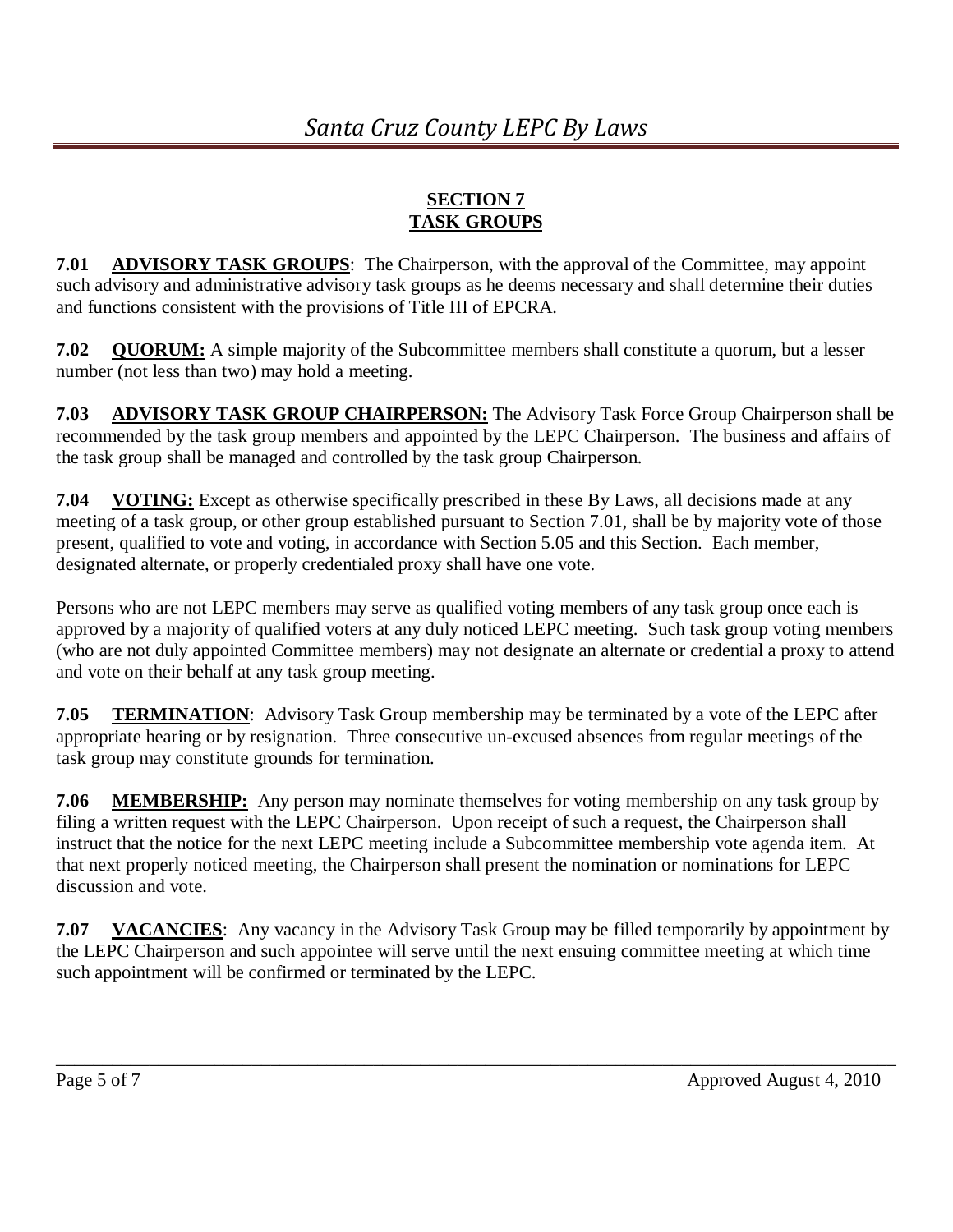**7.08 MEETINGS:** Meetings of a task group shall be held at the call of the task group Chairperson. Any person, including LEPC members alternates and proxies may attend and participate in any Subcommittee meeting; however, qualification to vote at Subcommittee meetings shall be only as set out in Section 7.04 above.

**7.09 OPEN MEETING LAWS:** Advisory task group meetings shall adhere to all Arizona open-meeting law requirements, to include: posting notices of meetings; posting of an agenda at least twenty-four hours in advance of the meeting; and preparing minutes of the meeting.

### **SECTION 8 AMENDMENTS**

**8.01 AMENDMENTS:** Amendments of these Bylaws, consistent with state and federal EPCRA Title III of SARA and the directives of the Arizona Emergency Response Commission, may be adopted at any properly publicly noticed meeting of the LEPC at which a quorum is present. Five days advance notice must be given to members for the meeting. At the time of such notice, members must be furnished with adequate, pertinent information as to the terms of the proposed amendments.

## **SECTION 9 DISCLAIMER OF ENDORSEMENTS**

**9.01 ENDORSEMENTS OF PRODUCTS OR SERVICES**: No individual member or group of members of the LEPC shall have the authority to endorse or recommend any product or service in the name of the LEPC.

**9.02 POLITICAL ENDORSEMENT**: No individual member or group of members shall have the authority to endorse or recommend any candidate for political office in the name of the LEPC.

\_\_\_\_\_\_\_\_\_\_\_\_\_\_\_\_\_\_\_\_\_\_\_\_\_\_\_\_\_\_\_\_\_\_\_\_\_\_\_\_\_\_\_\_\_\_\_\_\_\_\_\_\_\_\_\_\_\_\_\_\_\_\_\_\_\_\_\_\_\_\_\_\_\_\_\_\_\_\_\_\_\_\_\_\_\_\_\_\_\_

**9.03 SANCTIONED ACTIONS**: Only formal actions approved by the LEPC shall be sanctioned by the LEPC or its members.